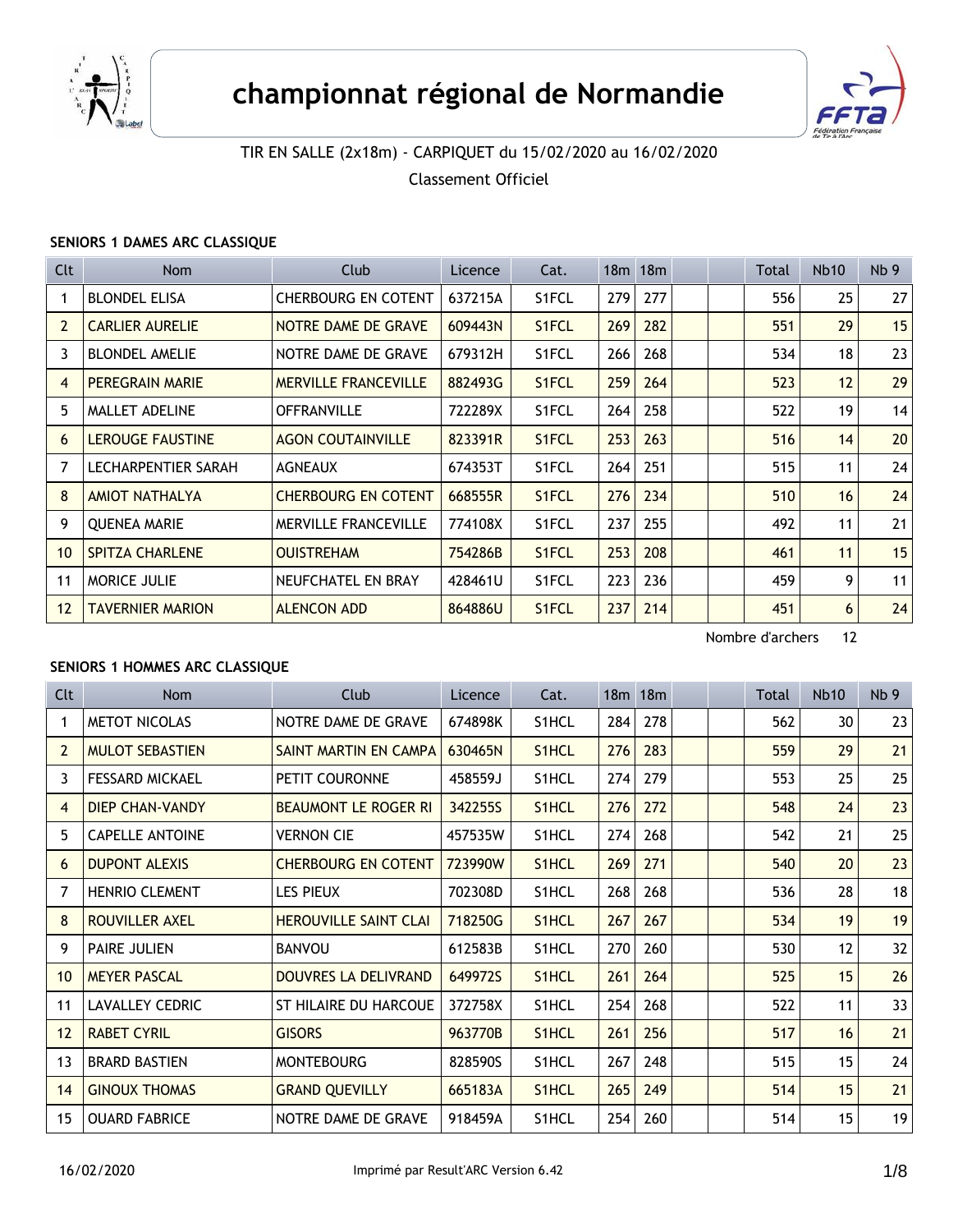| 16 | <b>RIOULT ANTHONY</b>   | NOTRE DAME DE GRAVE   | 403464Y | S <sub>1</sub> HCL | 257 | 256 |  | 513 | 15 | 22              |
|----|-------------------------|-----------------------|---------|--------------------|-----|-----|--|-----|----|-----------------|
| 17 | TRUFFAUT MAXIME         | <b>AGNEAUX</b>        | 687187T | S <sub>1</sub> HCL | 252 | 261 |  | 513 | 14 | 21              |
| 18 | LECAUCHOIS MORGAN       | <b>PETIT COURONNE</b> | 591147B | S <sub>1</sub> HCL | 254 | 257 |  | 511 | 16 | 22              |
| 19 | DOUASBIN JOACHIM        | <b>MONTEBOURG</b>     | 369792Y | S <sub>1</sub> HCL | 260 | 248 |  | 508 | 10 | 26              |
| 20 | LE HENAFF AURÉLIEN      | <b>BREHAL</b>         | 817148E | S <sub>1</sub> HCL | 245 | 257 |  | 502 | 10 | 24              |
| 21 | <b>VAUTIER STEVE</b>    | <b>MONTEBOURG</b>     | 953859D | S <sub>1</sub> HCL | 219 | 237 |  | 456 |    | 18              |
| 22 | <b>BENOIST MARKYANN</b> | DOUVRES LA DELIVRAND  | 941077K | S <sub>1</sub> HCL | 211 | 237 |  | 448 | 10 | 19 <sup>1</sup> |

#### **SENIORS 2 DAMES ARC CLASSIQUE**

| Clt             | <b>Nom</b>                   | Club                        | Licence | Cat.               |     | 18m 18m |  | Total | <b>Nb10</b>    | Nb <sub>9</sub> |
|-----------------|------------------------------|-----------------------------|---------|--------------------|-----|---------|--|-------|----------------|-----------------|
| 1               | <b>FOUACE-PEOUX ALEXANDR</b> | <b>CHERBOURG EN COTENT</b>  | 277764T | S <sub>2</sub> FCL | 287 | 268     |  | 555   | 34             | 15              |
| 2               | <b>CARRANO VALERIE</b>       | <b>THURY HARCOURT</b>       | 004541L | S <sub>2</sub> FCL | 273 | 261     |  | 534   | 19             | 22              |
| 3               | <b>DUPONT MARIE-LAURE</b>    | <b>FALAISE</b>              | 782121G | S <sub>2</sub> FCL | 265 | 259     |  | 524   | 14             | 24              |
| 4               | <b>FRIEDRICH ISABELLE</b>    | <b>MERVILLE FRANCEVILLE</b> | 670980B | S <sub>2</sub> FCL | 264 | 257     |  | 521   | 19             | 14              |
| 5               | <b>PARE ERIKA</b>            | LE HAVRE CHTA               | 855057K | S <sub>2</sub> FCL | 259 | 251     |  | 510   | 16             | 20 <sup>2</sup> |
| 6               | <b>LAINE SYLVIE</b>          | <b>GRAND COURONNE</b>       | 796838D | S <sub>2</sub> FCL | 249 | 256     |  | 505   | 12             | 17              |
| $\overline{7}$  | <b>GARNIER MARIE LAURE</b>   | <b>AGNEAUX</b>              | 940093R | S <sub>2</sub> FCL | 256 | 244     |  | 500   | 11             | 17              |
| 8               | <b>MAHIEU OLIVIA</b>         | <b>ALENCON ADD</b>          | 691579S | S <sub>2</sub> FCL | 240 | 252     |  | 492   | 15             | 14              |
| 9               | <b>LAURENCE SYLVIANE</b>     | <b>FONTENAY LE MARMION</b>  | 754738T | S <sub>2</sub> FCL | 230 | 260     |  | 490   | 12             | 18              |
| 10 <sup>°</sup> | <b>DUTEURTRE CHRISTELLE</b>  | <b>BEAUMONT LE ROGER RI</b> | 810867C | S <sub>2</sub> FCL | 245 | 243     |  | 488   | 13             | 15              |
| 11              | <b>LOZAY MURIEL</b>          | <b>GRAND QUEVILLY</b>       | 851763E | S2FCL              | 251 | 237     |  | 488   | 10             | 19              |
| 12              | <b>BERTRAND VALERIE</b>      | <b>FLERS</b>                | 334408M | S <sub>2</sub> FCL | 246 | 238     |  | 484   | 13             | 15              |
| 13              | HANTEVILLE FABIENNE          | <b>ALENCON ADD</b>          | 862053P | S <sub>2</sub> FCL | 248 | 233     |  | 481   | 5              | 22              |
| 14              | <b>LERIBAULT SANDRINE</b>    | <b>AGNEAUX</b>              | 792975E | S <sub>2</sub> FCL | 234 | 225     |  | 459   | 11             | 10              |
| 15              | <b>LOYEZ CHANTAL</b>         | <b>ROUEN ARC CLUB</b>       | 847166H | S2FCL              | 216 | 238     |  | 454   | 9              | 14              |
| 16              | <b>LEMARIE SABRINA</b>       | <b>VILLERS SUR MER</b>      | 919406E | S <sub>2</sub> FCL | 207 | 223     |  | 430   | $\overline{7}$ | 13              |
| 17              | <b>GATTI ALEX'SANDRINE</b>   | <b>VERNON CIE</b>           | 824610R | S <sub>2</sub> FCL | 210 | 214     |  | 424   | 5              | 14              |
| 18              | <b>RENAULT CHRISTELLE</b>    | <b>PONT ST PIERRE</b>       | 900888B | S <sub>2</sub> FCL | 205 | 215     |  | 420   | $\overline{7}$ | 12              |
| 19              | <b>VARIN DANIELLE</b>        | DONVILLE LES BAINS          | 733378A | S <sub>2</sub> FCL | 200 | 181     |  | 381   | 9              | 13              |

Nombre d'archers 19

## **SENIORS 2 HOMMES ARC CLASSIQUE**

| Clt | Nom                    | Club                         | Licence | Cat.               | D <sub>1</sub> | D <sub>2</sub> | D <sub>3</sub> | D <sub>4</sub> | Total | <b>Nb10</b> | Nb <sub>9</sub> |
|-----|------------------------|------------------------------|---------|--------------------|----------------|----------------|----------------|----------------|-------|-------------|-----------------|
|     | <b>CLOUARD OLIVIER</b> | <b>HEROUVILLE SAINT CLAI</b> | 798793D | S <sub>2</sub> HCL | 277 I          | 272            |                |                | 549   | 28          | 17 <sup>1</sup> |
|     | <b>EDARD DOMINIQUE</b> | <b>DOMFRONT</b>              | 464064T | S <sub>2</sub> HCL | 271            | 275            |                |                | 546   | 24          | 22              |
|     | BERTHEREAU ANTHONY     | ST ROMAIN DE COLBOSC         | 898467V | S <sub>2</sub> HCL | 277            | 269            |                |                | 546   | 23          | 22 <sub>1</sub> |
| 4   | <b>GUESDON OLIVIER</b> | <b>CAEN</b>                  | 701655U | S <sub>2</sub> HCL | 264            | 281            |                |                | 545   | 23          | 24              |
|     | PIEPLU PATRICK         | ASAM CHERBOURG-OCTE          | 697717N | S <sub>2</sub> HCL | 269            | 274            |                |                | 543   | 20          | 271             |
| 6   | <b>VALLOT DENIS</b>    | <b>FLERS</b>                 | 315669U | S <sub>2</sub> HCL | 268            | 275            |                |                | 543   | 19          | 28 <sup>1</sup> |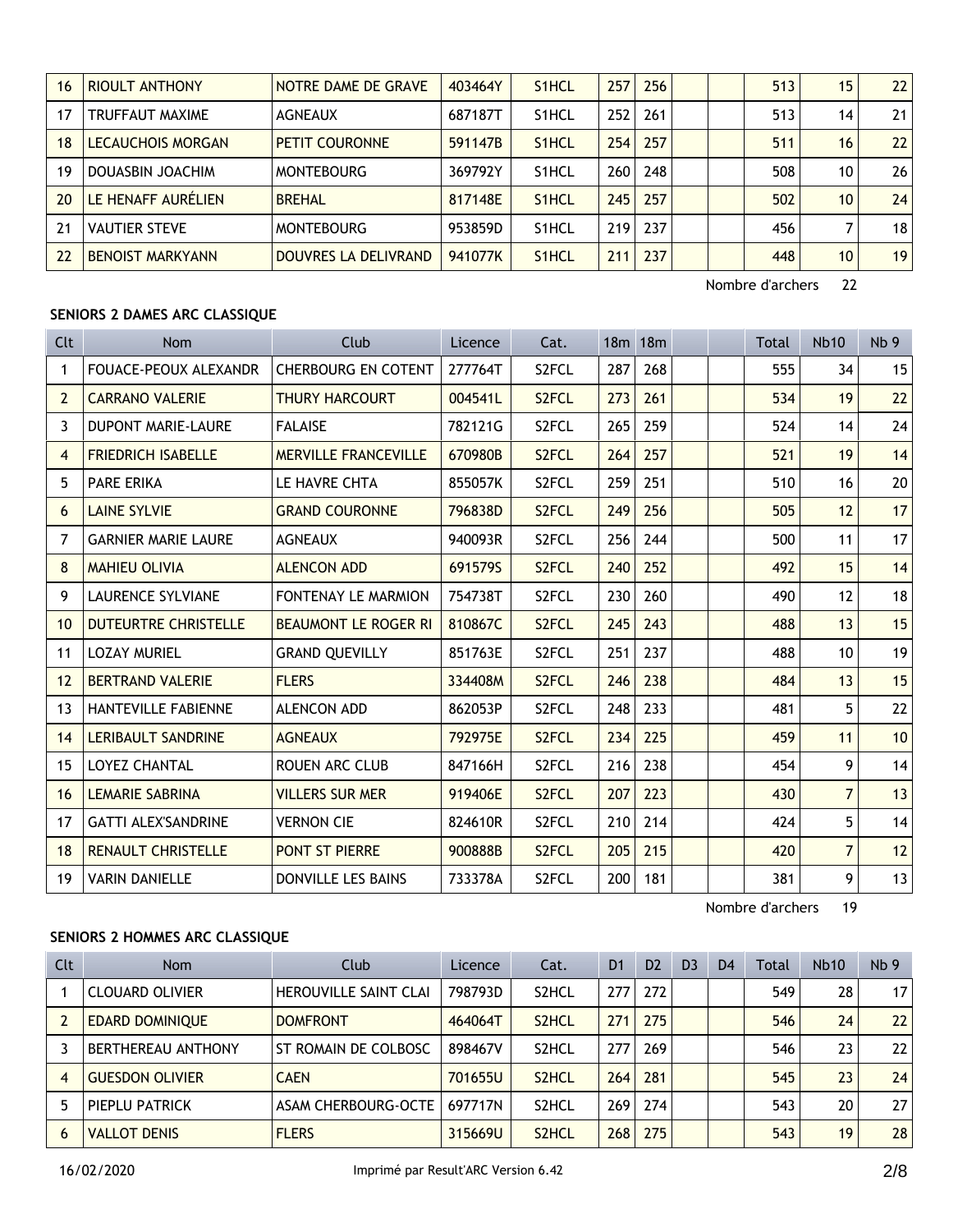| $\overline{7}$ | <b>BLONDEL LAURENT</b>    | <b>FECAMP</b>                | 619100K | S2HCL              | 269 | 270 | 539 | 17              | 29 |
|----------------|---------------------------|------------------------------|---------|--------------------|-----|-----|-----|-----------------|----|
| 8              | <b>DUREL THIERRY</b>      | <b>ST PIERRE SUR DIVES</b>   | 672102W | S2HCL              | 268 | 268 | 536 | 21              | 25 |
| 9              | PREVOST MICHEL            | BEAUMONT LE ROGER RI         | 720025L | S2HCL              | 264 | 272 | 536 | 18              | 24 |
| 10             | RAVELEAU MICKAEL          | <b>AGNEAUX</b>               | 808811T | S2HCL              | 267 | 268 | 535 | 22              | 22 |
| 11             | <b>SIMON DAMIEN</b>       | NOTRE DAME DE GRAVE          | 866487J | S2HCL              | 272 | 263 | 535 | 22              | 20 |
| 12             | <b>ALLIX MICHAEL</b>      | <b>MERVILLE FRANCEVILLE</b>  | 942879U | S2HCL              | 266 | 269 | 535 | 20              | 22 |
| 13             | RIOULT PATRICE            | NOTRE DAME DE GRAVE          | 410438D | S2HCL              | 274 | 258 | 532 | 19              | 21 |
| 14             | <b>ARCHAMBAUD CYRILLE</b> | <b>LES ANDELYS</b>           | 876756W | S2HCL              | 260 | 272 | 532 | 18              | 23 |
| 15             | LE ROUX DAVID             | <b>CONDE SUR VIRE</b>        | 785888B | S2HCL              | 266 | 265 | 531 | 17              | 27 |
| 16             | <b>RICARD LAURENT</b>     | <b>GRAND QUEVILLY</b>        | 676587W | S2HCL              | 265 | 264 | 529 | 23              | 13 |
| 17             | PEOUX SILVERE             | <b>CHERBOURG EN COTENT</b>   | 330808Z | S2HCL              | 260 | 268 | 528 | 19              | 22 |
| 18             | <b>CHAINIER FRANCOIS</b>  | <b>VERNON CIE</b>            | 728865V | S2HCL              | 262 | 265 | 527 | 18              | 23 |
| 19             | DUTEURTRE EMMANUEL        | BEAUMONT LE ROGER RI         | 810865A | S2HCL              | 271 | 256 | 527 | 17              | 25 |
| 20             | <b>CAPDEVILA PHILIPPE</b> | <b>OUISTREHAM</b>            | 914836M | S2HCL              | 264 | 262 | 526 | 16              | 23 |
| 21             | FLANDRIN PHILIPPE         | MERVILLE FRANCEVILLE         | 901235D | S2HCL              | 259 | 266 | 525 | 15              | 22 |
| 22             | <b>DERCHE STEPHANE</b>    | <b>NEUFCHATEL EN BRAY</b>    | 692175P | S2HCL              | 270 | 254 | 524 | 19              | 20 |
| 23             | LECARPENTIER JACQUES      | <b>MONTEBOURG</b>            | 749357U | S2HCL              | 263 | 261 | 524 | 16              | 19 |
| 24             | <b>HERSAN CHRISTOPHE</b>  | SAINT MARTIN EN CAMPA        | 896043K | S2HCL              | 266 | 257 | 523 | 16              | 27 |
| 25             | LEVADE PHILIPPE           | <b>CARPIQUET</b>             | 704702F | S2HCL              | 260 | 262 | 522 | 16              | 20 |
| 26             | YON STEPHANE              | <b>AGNEAUX</b>               | 749673M | S2HCL              | 269 | 253 | 522 | 12              | 26 |
| 27             | <b>TRASSARD HERMANN</b>   | ST AUBIN LES ELBEUF          | 466008F | S2HCL              | 263 | 259 | 522 | 12              | 24 |
| 28             | <b>CHAPON THIERRY</b>     | <b>HEROUVILLE SAINT CLAI</b> | 800075X | S2HCL              | 255 | 260 | 515 | 20              | 20 |
| 29             | <b>FLEURY DIMITRI</b>     | <b>CARPIQUET</b>             | 914844W | S2HCL              | 258 | 257 | 515 | 15              | 21 |
| 30             | <b>PALY OLIVIER</b>       | <b>FONTENAY LE MARMION</b>   | 800914J | S2HCL              | 245 | 269 | 514 | 14              | 21 |
| 31             | <b>BALON PATRICK</b>      | SOTTEVILLE LES ROUEN         | 683274P | S2HCL              | 254 | 258 | 512 | 9               | 28 |
| 32             | <b>ETARD CHRISTOPHE</b>   | <b>CAEN</b>                  | 811327C | <b>S2HCL</b>       | 263 | 243 | 506 | 16              | 26 |
| 33             | VANISOUVONG PHONESAVA     | PONT AUDEMER                 | 806842C | S2HCL              | 249 | 257 | 506 | 15              | 15 |
| 34             | <b>OUEVAL SIMON</b>       | PONT ST PIERRE               | 345271V | S2HCL              | 253 | 253 | 506 | 8               | 25 |
| 35             | SAUVANET PATRICK          | <b>CLCT</b>                  | 786354H | S2HCL              | 245 | 260 | 505 | 14              | 21 |
| 36             | <b>CHANCEREL DAVID</b>    | <b>FECAMP</b>                | 815824R | S2HCL              | 249 | 237 | 486 | 11              | 20 |
| 37             | <b>HANRIOT REGIS</b>      | LES ANDELYS                  | 876867S | S2HCL              | 243 | 241 | 484 | 11              | 21 |
| 38             | <b>BONNISSENT ERIC</b>    | <b>LES PIEUX</b>             | 823061G | S2HCL              | 234 | 246 | 480 | 6               | 23 |
| 39             | <b>LEPONT FABRICE</b>     | <b>FECAMP</b>                | 877809R | S2HCL              | 237 | 242 | 479 | 11              | 15 |
| 40             | <b>BESNARD JONATHAN</b>   | <b>BEAUMONT LE ROGER RI</b>  | 946468V | S2HCL              | 225 | 245 | 470 | $\overline{7}$  | 18 |
| 41             | <b>CARRANO CHRISTOPHE</b> | THURY HARCOURT               | 202696X | S2HCL              | 220 | 249 | 469 | 8               | 20 |
| 42             | <b>PIGNE CYRIL</b>        | NEUFCHATEL EN BRAY           | 767495J | S <sub>2</sub> HCL | 239 | 225 | 464 | 4               | 15 |
| 43             | <b>BOUTELOUP LUDOVIC</b>  | <b>GRAND QUEVILLY</b>        | 699090F | S2HCL              | 215 | 219 | 434 | $5\phantom{.0}$ | 14 |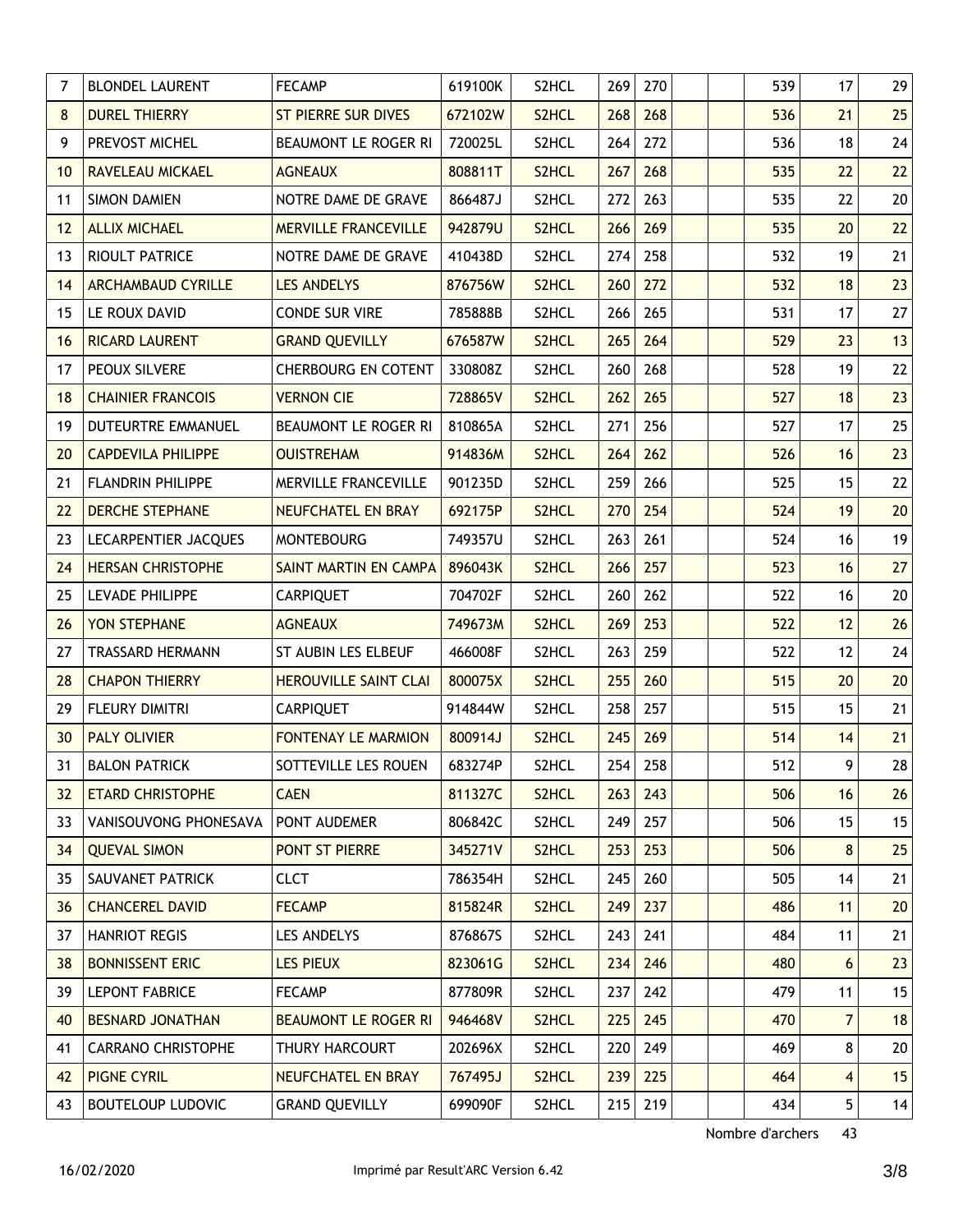### **SENIORS 3 DAMES ARC CLASSIQUE**

| Clt            | Nom                          | Club                      | Licence | Cat.  |     | 18 <sub>m</sub> 18 <sub>m</sub> |  | Total | <b>Nb10</b>    | Nb <sub>9</sub> |
|----------------|------------------------------|---------------------------|---------|-------|-----|---------------------------------|--|-------|----------------|-----------------|
| 1              | LEGORGEU-SOLDINI FRANCI      | <b>AGNEAUX</b>            | 814423T | S3FCL | 254 | 246                             |  | 500   | 16             | 13              |
| $\overline{2}$ | DUBOIS-ROUILLE JOCELYNE      | <b>MORTAGNE AU PERCHE</b> | 667446K | S3FCL | 251 | 244                             |  | 495   | 13             | 11              |
| 3              | <b>BILLIEZ ODILE</b>         | SAINT VALERY EN CAUX      | 288083J | S3FCL | 249 | 240                             |  | 489   | 11             | 23              |
| $\overline{4}$ | PROUHARAM DOMINIQUE          | <b>PETIT COURONNE</b>     | 342611D | S3FCL | 250 | 229                             |  | 479   | 5              | 29              |
| 5              | <b>MURAIL FRANÇOISE</b>      | <b>VILLERS SUR MER</b>    | 827827M | S3FCL | 236 | 227                             |  | 463   | 7              | 12              |
| 6              | BARBANCHON MARIE-LAURE       | <b>BAYEUX</b>             | 921974W | S3FCL | 215 | 238                             |  | 453   | 4              | 19              |
| $\overline{7}$ | REGNAULT JACQUELINE          | <b>OUISTREHAM</b>         | 962879H | S3FCL | 234 | 218                             |  | 452   | 5              | 16              |
| 8              | <b>ESSCHENBROUCK FERNAND</b> | <b>VERNON CIE</b>         | 695394N | S3FCL | 195 | 210                             |  | 405   | 15             | 9               |
| 9              | <b>MARGAS ELIANE</b>         | SAINT VALERY EN CAUX      | 455144X | S3FCL | 209 | 193                             |  | 402   | 6              | 7               |
| 10             | <b>LECANU CHRISTIANE</b>     | ASAM CHERBOURG-OCTE       | 773323U | S3FCL | 159 | 185                             |  | 344   | $\overline{3}$ | 12              |

Nombre d'archers 10

#### **SENIORS 3 HOMMES ARC CLASSIQUE**

| Clt            | <b>Nom</b>                  | Club                         | Licence | Cat.  |     | 18m 18m | Total | <b>Nb10</b> | Nb <sub>9</sub> |
|----------------|-----------------------------|------------------------------|---------|-------|-----|---------|-------|-------------|-----------------|
| $\mathbf{1}$   | <b>MASSON DIDIER</b>        | <b>COUTANCES</b>             | 235727A | S3HCL | 284 | 282     | 566   | 37          | 16              |
| $\overline{2}$ | <b>BILLIEZ PIERRE LUC</b>   | <b>SAINT VALERY EN CAUX</b>  | 277496B | S3HCL | 275 | 282     | 557   | 28          | 25              |
| 3              | <b>DUFOUR PATRICK</b>       | <b>ASAM CHERBOURG-OCTE</b>   | 417117N | S3HCL | 277 | 277     | 554   | 25          | 26              |
| $\overline{4}$ | <b>HERICHER BRUNO</b>       | <b>ST ROMAIN DE COLBOSC</b>  | 390076W | S3HCL | 266 | 280     | 546   | 26          | 24              |
| 5              | <b>GRANDE PHILIPPE</b>      | <b>DOMFRONT</b>              | 619499U | S3HCL | 271 | 269     | 540   | 18          | 27              |
| 6              | <b>SORIN MARC</b>           | SOTTEVILLE LES ROUEN         | 349691Z | S3HCL | 271 | 267     | 538   | 18          | 27              |
| 7              | RICHARD DANIEL              | <b>MERVILLE FRANCEVILLE</b>  | 656486X | S3HCL | 265 | 259     | 524   | 14          | 24              |
| 8              | <b>VALLEE JEAN PAUL</b>     | <b>CAEN</b>                  | 275539Z | S3HCL | 260 | 263     | 523   | 19          | 23              |
| 9              | REGNAULT JEAN-LOUIS         | <b>AGNEAUX</b>               | 221197G | S3HCL | 254 | 262     | 516   | 14          | 24              |
| 10             | <b>JAMIN MARC</b>           | SOTTEVILLE LES ROUEN         | 856236S | S3HCL | 249 | 263     | 512   | 17          | 23              |
| 11             | RIEUNEAU CHRISTOPHE         | SAINT VALERY EN CAUX         | 618103B | S3HCL | 259 | 251     | 510   | 14          | 18              |
| 12             | <b>MARGAS JEAN-FRANCOIS</b> | SAINT VALERY EN CAUX         | 612086L | S3HCL | 252 | 251     | 503   | 11          | 18              |
| 13             | <b>LEBLANC MICHEL</b>       | <b>BANVOU</b>                | 336792D | S3HCL | 251 | 249     | 500   | 14          | 16              |
| 14             | <b>ESSCHENBROUCK MICHEL</b> | <b>VERNON CIE</b>            | 695393M | S3HCL | 253 | 245     | 498   | 12          | 22              |
| 15             | <b>CORTES JOSE LUIS</b>     | <b>OUISTREHAM</b>            | 869185S | S3HCL | 249 | 248     | 497   | 10          | 22              |
| 16             | <b>FAUCON ALAIN</b>         | <b>ARGENCES</b>              | 374774N | S3HCL | 246 | 250     | 496   | 12          | 18              |
| 17             | <b>TAVENNE LAURENT</b>      | <b>LISIEUX</b>               | 718485M | S3HCL | 250 | 246     | 496   | 8           | 26              |
| 18             | <b>DURAND PHILIPPE</b>      | <b>CAEN</b>                  | 466148H | S3HCL | 255 | 240     | 495   | 12          | 20              |
| 19             | <b>LIZE ERIC</b>            | <b>VIEUX ROUEN SUR BRESL</b> | 300082B | S3HCL | 240 | 243     | 483   | 11          | 19              |
| 20             | <b>LEPELLETIER CHARLES</b>  | <b>COURSEULLES SUR MER</b>   | 826665Z | S3HCL | 246 | 236     | 482   | 11          | 17              |
| 21             | <b>BERNUIT PHILIPPE</b>     | <b>VERNON CIE</b>            | 393509C | S3HCL | 221 | 255     | 476   | 7           | 22              |
| 22             | <b>JEANNE DIDIER</b>        | <b>FONTENAY LE MARMION</b>   | 954708B | S3HCL | 240 | 233     | 473   | 8           | 20              |
| 23             | <b>CONSEIL GILLES</b>       | <b>AGON COUTAINVILLE</b>     | 391170K | S3HCL | 229 | 240     | 469   | 9           | 20              |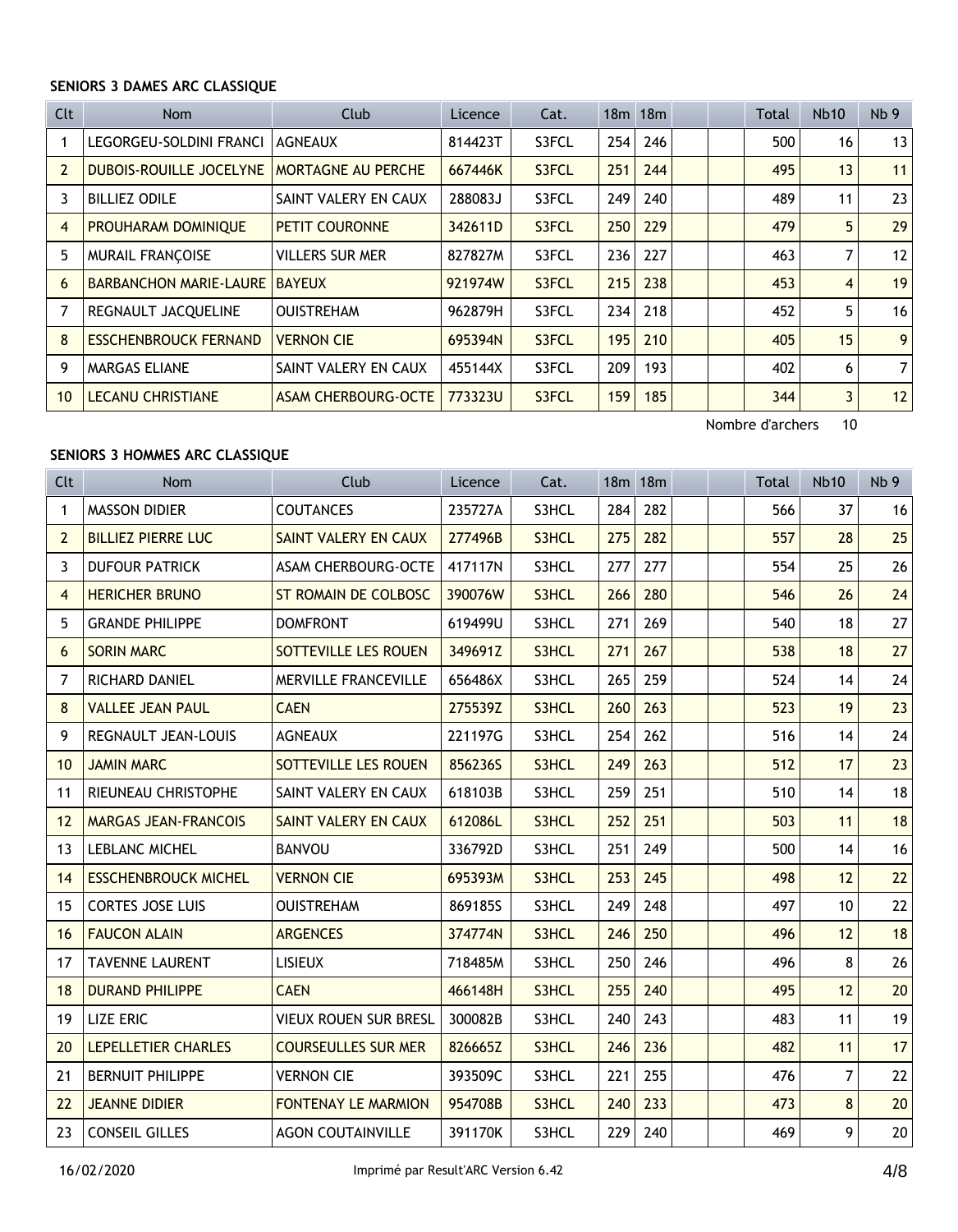| 24 | <b>BURGUET DOMINIQUE</b> | <b>CARPIQUET</b>             | 910257K | S3HCL | 241 | 228 |  | 469 | 6               | 17 |
|----|--------------------------|------------------------------|---------|-------|-----|-----|--|-----|-----------------|----|
| 25 | <b>CYRULIK DOMINIQUE</b> | <b>AGON COUTAINVILLE</b>     | 411434L | S3HCL | 225 | 239 |  | 464 | 10 <sup>°</sup> | 20 |
| 26 | <b>HAUTEUR MARC</b>      | <b>CARPIQUET</b>             | 717062R | S3HCL | 230 | 234 |  | 464 | 8               | 16 |
| 27 | <b>DELAMARCHE MICHEL</b> | ST PIERRE SUR DIVES          | 040881L | S3HCL | 218 | 245 |  | 463 | 14              | 14 |
| 28 | <b>YZORCHE EMMANUEL</b>  | <b>MORTAGNE AU PERCHE</b>    | 705803C | S3HCL | 234 | 228 |  | 462 | 8               | 19 |
| 29 | <b>LATUR GILLES</b>      | <b>BAYEUX</b>                | 921984G | S3HCL | 233 | 226 |  | 459 | 6               | 16 |
| 30 | <b>VAUTIER MARCEL</b>    | <b>MERVILLE FRANCEVILLE</b>  | 895277C | S3HCL | 214 | 241 |  | 455 | 6               | 16 |
| 31 | PERRON GUY               | <b>ST HILAIRE DU HARCOUE</b> | 867254T | S3HCL | 232 | 221 |  | 453 | 8               | 15 |
| 32 | <b>FALHUN PAUL</b>       | <b>AGNEAUX</b>               | 906112E | S3HCL | 216 | 235 |  | 451 | 11              | 14 |
| 33 | NICOLAS GILBERT          | <b>GRAND COURONNE</b>        | 397577Z | S3HCL | 224 | 227 |  | 451 | 8               | 13 |
| 34 | <b>FOLOPPE DENIS</b>     | <b>YVETOT</b>                | 409423A | S3HCL | 212 | 238 |  | 450 | 11              | 12 |
| 35 | POULAIN PATRICK          | SOTTEVILLE LES ROUEN         | 716564Z | S3HCL | 209 | 237 |  | 446 | 3               | 16 |
| 36 | <b>SORIN HUBERT</b>      | <b>VERSON</b>                | 838475L | S3HCL | 209 | 229 |  | 438 | $\overline{7}$  | 16 |
| 37 | <b>BARON PATRICK</b>     | <b>BAYEUX</b>                | 921978A | S3HCL | 228 | 207 |  | 435 | 6               | 13 |
| 38 | <b>CATTE OLIVIER</b>     | <b>ROUEN ARC CLUB</b>        | 771219G | S3HCL | 219 | 196 |  | 415 | 8               | 14 |
| 39 | <b>BUQUET GUY</b>        | <b>GRAND QUEVILLY</b>        | 797111A | S3HCL | 207 | 202 |  | 409 | 9               | 9  |
| 40 | <b>LANCON FRANCK</b>     | <b>VERSON</b>                | 415435K | S3HCL |     |     |  |     |                 |    |

### **SENIORS 1 DAMES ARC A POULIES**

| Clt | <b>Nom</b>                   | Club                       | Licence | Cat.                           |     | $18m$ 18 $m$ |  | <b>Total</b> | <b>Nb10</b> | Nb <sub>9</sub> |
|-----|------------------------------|----------------------------|---------|--------------------------------|-----|--------------|--|--------------|-------------|-----------------|
|     | <b>RENAUDIN TIPHAINE</b>     | MONT ST AIGNAN             | 791050M | S <sub>1</sub> FCO             | 290 | 292          |  | 582          | 42          | 18              |
|     | <b>DUMESNIL EMILIE</b>       | NEUFCHATEL EN BRAY         | 640189H | S <sub>1</sub> F <sub>CO</sub> | 282 | 284          |  | 566          | 27          | 34              |
|     | <b>DUFOUR ANAIS</b>          | <b>COUTANCES</b>           | 785813V | S <sub>1</sub> FCO             | 284 | 282          |  | 566          | 26          | 34              |
|     | <b>SAINTE CROIX CORALINE</b> | <b>CHERBOURG EN COTENT</b> | 405426F | S <sub>1</sub> FCO             | 281 | 274          |  | 555          | 20          | 35              |

Nombre d'archers 4

### **SENIORS 1 HOMMES ARC A POULIES**

| Clt            | <b>Nom</b>                 | Club                       | Licence | Cat.                           |     | $18m$ 18 $m$ |  | <b>Total</b> | <b>Nb10</b>     | Nb <sub>9</sub> |
|----------------|----------------------------|----------------------------|---------|--------------------------------|-----|--------------|--|--------------|-----------------|-----------------|
|                | <b>HOCQ QUENTIN</b>        | NEUFCHATEL EN BRAY         | 705029L | S <sub>1</sub> HCO             | 292 | 290          |  | 582          | 42              | 18              |
| $\overline{2}$ | <b>LEROY JEAN-BAPTISTE</b> | <b>LES ANDELYS</b>         | 373447W | S <sub>1</sub> HCO             | 291 | 287          |  | 578          | 38              | 22              |
| 3              | <b>MARFOND FABIEN</b>      | <b>COUTANCES</b>           | 427803D | S <sub>1</sub> HCO             | 289 | 286          |  | 575          | 35              | 25              |
| 4              | <b>FAUTRAT QUENTIN</b>     | <b>BREHAL</b>              | 664413N | S <sub>1</sub> HC <sub>O</sub> | 287 | 287          |  | 574          | 34              | 26              |
| 5              | <b>BRACHAIS GUILLAUME</b>  | <b>THUIT SIGNOL</b>        | 862499Z | S <sub>1</sub> HCO             | 283 | 287          |  | 570          | 31              | 28              |
| 6              | <b>ENGELS THOMAS</b>       | <b>COURSEULLES SUR MER</b> | 702538D | S <sub>1</sub> HCO             | 283 | 287          |  | 570          | 30 <sup>°</sup> | 30              |
|                | <b>GADEAU ANTOINE</b>      | <b>SEES</b>                | 750944U | S <sub>1</sub> HCO             | 282 | 284          |  | 566          | 27              | 32              |
| 8              | <b>ARCANGER GREGOIRE</b>   | <b>DOMFRONT</b>            | 907835C | S <sub>1</sub> HC <sub>O</sub> | 284 | 281          |  | 565          | 26              | 33              |
| 9              | <b>BIHEL OLIVIER</b>       | les Pieux                  | 433854F | S <sub>1</sub> HCO             | 277 | 281          |  | 558          | 19              | 40              |

Nombre d'archers 9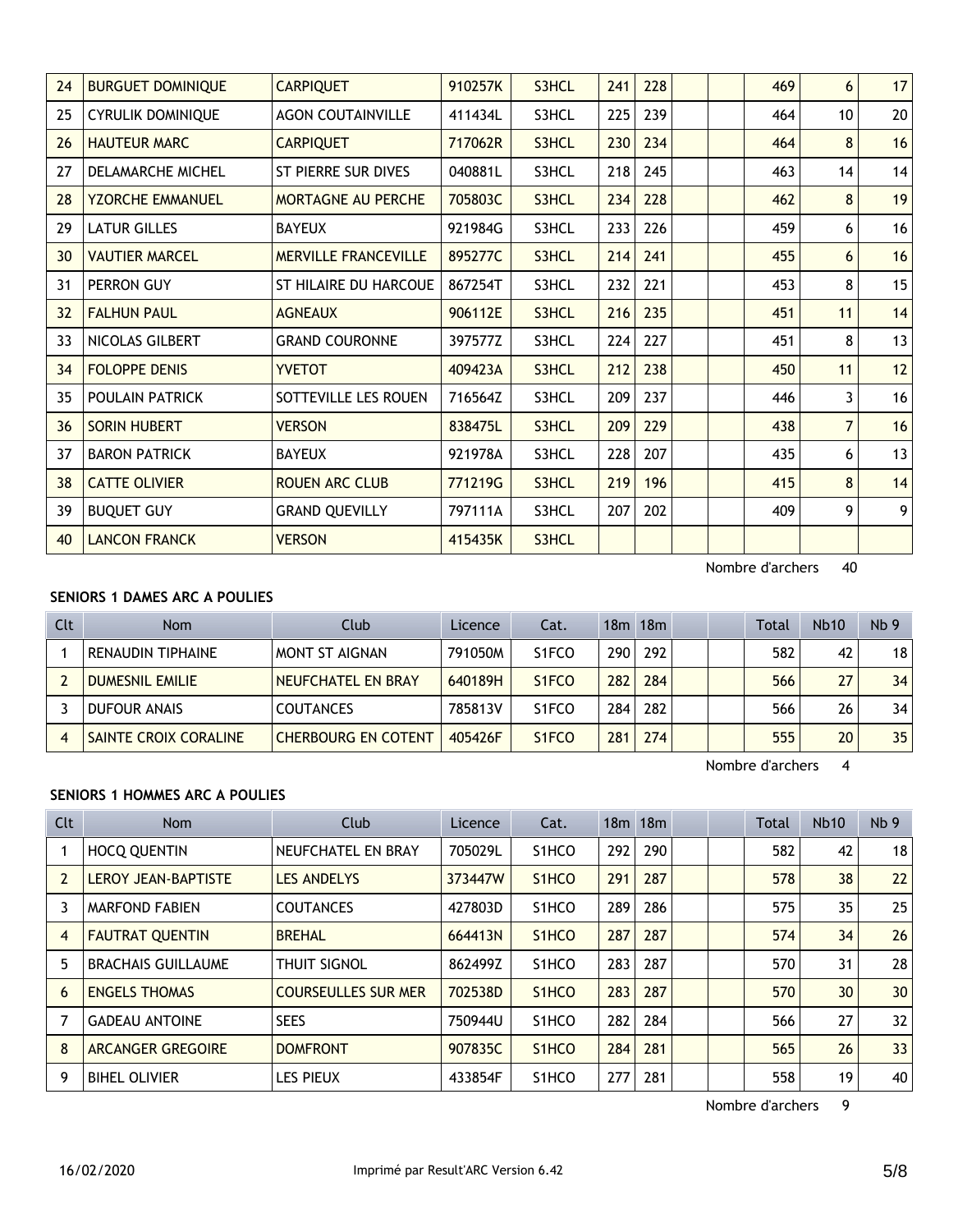#### **SENIORS 2 DAMES ARC A POULIES**

| Clt            | <b>Nom</b>                 | Club                    | Licence | Cat.               |     | 18m 18m |  | Total | <b>Nb10</b> | Nb <sub>9</sub> |
|----------------|----------------------------|-------------------------|---------|--------------------|-----|---------|--|-------|-------------|-----------------|
|                | <b>GREGOIRE CAROLE</b>     | <b>GRAND QUEVILLY</b>   | 939146L | S <sub>2</sub> FCO | 276 | 285     |  | 561   | 23          | 35              |
|                | <b>POULINGUE VALERIE</b>   | ST PIERRE SUR DIVES     | 814319E | S <sub>2</sub> FCO | 279 | 279     |  | 558   | 23          | 33              |
|                | <b>BARREAU MARIE FLORE</b> | EVREUX ALM              | 595818D | S <sub>2</sub> FCO | 274 | 275     |  | 549   | 13          | 43              |
| $\overline{4}$ | PIEPLU LYDIE               | ASAM CHERBOURG-OCTE     | 677583D | S <sub>2</sub> FCO | 276 | 271     |  | 547   | 18          | 35              |
| 5              | DE GASPERIS FREDERIQUE     | <b>CONCHES EN OUCHE</b> | 839525C | S <sub>2</sub> FCO | 269 | 272     |  | 541   | 13          | 37              |
| 6              | <b>LECOMTE ANNE-SOPHIE</b> | ST AUBIN LES ELBEUF     | 697849G | S <sub>2</sub> FCO | 277 | 259     |  | 536   | 11          | 42              |

Nombre d'archers 6

#### **SENIORS 2 HOMMES ARC A POULIES**

| Clt            | Nom                       | Club                       | Licence | Cat.                           | D <sub>1</sub> | D <sub>2</sub> | D <sub>3</sub> | D <sub>4</sub> | Total | <b>Nb10</b> | Nb <sub>9</sub> |
|----------------|---------------------------|----------------------------|---------|--------------------------------|----------------|----------------|----------------|----------------|-------|-------------|-----------------|
|                | POULINGUE OLIVIER         | ST PIERRE SUR DIVES        | 672124V | S2HCO                          | 292            | 292            |                |                | 584   | 44          | 16              |
| $\overline{2}$ | <b>DARCILLON DENIS</b>    | <b>FONTENAY LE MARMION</b> | 771395Y | S <sub>2</sub> HC <sub>O</sub> | 291            | 285            |                |                | 576   | 36          | 24              |
| 3              | LEBOUGAULT ARNAUD         | PETIT COURONNE             | 832558E | S2HCO                          | 285            | 288            |                |                | 573   | 33          | 27              |
| 4              | <b>LHERMINIER YVAN</b>    | <b>PETIT COURONNE</b>      | 729199H | S <sub>2</sub> H <sub>CO</sub> | 288            | 284            |                |                | 572   | 35          | 23              |
| 5              | <b>DUBOC FRANCK</b>       | NOTRE DAME DE GRAVE        | 603485M | S2HCO                          | 285            | 287            |                |                | 572   | 32          | 28              |
| 6              | <b>FOLLET SEBASTIEN</b>   | <b>MONT ST AIGNAN</b>      | 433898D | S <sub>2</sub> HC <sub>O</sub> | 281            | 288            |                |                | 569   | 29          | 31              |
| 7              | ROGER SEBASTIEN           | <b>MONT ST AIGNAN</b>      | 384453J | S2HCO                          | 283            | 280            |                |                | 563   | 24          | 35              |
| 8              | <b>MONOYEZ PATRICE</b>    | <b>CONCHES EN OUCHE</b>    | 889445N | S <sub>2</sub> HCO             | 283            | 280            |                |                | 563   | 23          | 37              |
| 9              | <b>BERGUIN PHILIPPE</b>   | MONT ST AIGNAN             | 599974W | S <sub>2</sub> HC <sub>O</sub> | 285            | 276            |                |                | 561   | 23          | 35              |
| 10             | <b>BLIN FRANCK</b>        | <b>FECAMP</b>              | 854747Y | S <sub>2</sub> H <sub>CO</sub> | 280            | 280            |                |                | 560   | 22          | 36              |
| 11             | <b>PAYA JEAN-FRANCOIS</b> | <b>OUISTREHAM</b>          | 781155G | S2HCO                          | 278            | 276            |                |                | 554   | 17          | 40              |
| 12             | DAVID MAS SYLVAIN         | <b>PONT ST PIERRE</b>      | 819815D | S <sub>2</sub> H <sub>CO</sub> | 277            | 276            |                |                | 553   | 19          | 35              |
| 13             | <b>LEPETIT KARIM</b>      | <b>COURSEULLES SUR MER</b> | 747973P | S <sub>2</sub> HC <sub>O</sub> | 270            | 280            |                |                | 550   | 21          | 36              |
| 14             | <b>PUPIN ROLAND</b>       | <b>YERVILLE</b>            | 690869V | S <sub>2</sub> HC <sub>O</sub> | 270            | 272            |                |                | 542   | 9           | 46              |

Nombre d'archers 14

#### **SENIORS 3 DAMES ARC A POULIES**

| Clt | <b>Nom</b>             | Club                       | Licence | Cat.  |                  | 18m 18m |  | Total | <b>Nb10</b> | Nb <sub>9</sub> |
|-----|------------------------|----------------------------|---------|-------|------------------|---------|--|-------|-------------|-----------------|
|     | <b>TAULIN PATRICIA</b> | LE HAVRE CHTA              | 451312G | S3FCO | 271              | 275     |  | 546   | 24          | 36              |
|     | <b>ESTEVES ISABEL</b>  | <b>GRAND COURONNE</b>      | 761151N | S3FCO | 250 <sub>1</sub> | 270     |  | 520   |             | 38              |
|     | DELAROUX ANNIE         | <b>CHERBOURG EN COTENT</b> | 842834Z | S3FCO | 242              | 261     |  | 503   |             | 33              |
|     | PETIT COLETTE          | <b>COURSEULLES SUR MER</b> | 848184P | S3FCO | 243.             | 244     |  | 487   | 6           | 25              |

Nombre d'archers 4

#### **SENIORS 3 HOMMES ARC A POULIES**

| Clt | Nom                        | Club                 | Licence    | Cat.  |     | $18m$ 18 $m$ |  | Total | <b>Nb10</b> | Nb <sub>9</sub> |
|-----|----------------------------|----------------------|------------|-------|-----|--------------|--|-------|-------------|-----------------|
|     | <b>BARBANCHON PHILIPPE</b> | COURSEULLES SUR MER  | 811840K    | S3HCO | 278 | 283          |  | 561   | 24          | 33 <sub>1</sub> |
|     | <b>OUIN PHILIPPE</b>       | DOUVRES LA DELIVRAND | 761210C    | S3HCO | 283 | 275          |  | 558   | 19          | 40              |
|     | LECACHEUR MICHEL           | <b>FECAMP</b>        | $672904$ T | S3HCO | 281 | 276          |  | 557   | 20          | 38              |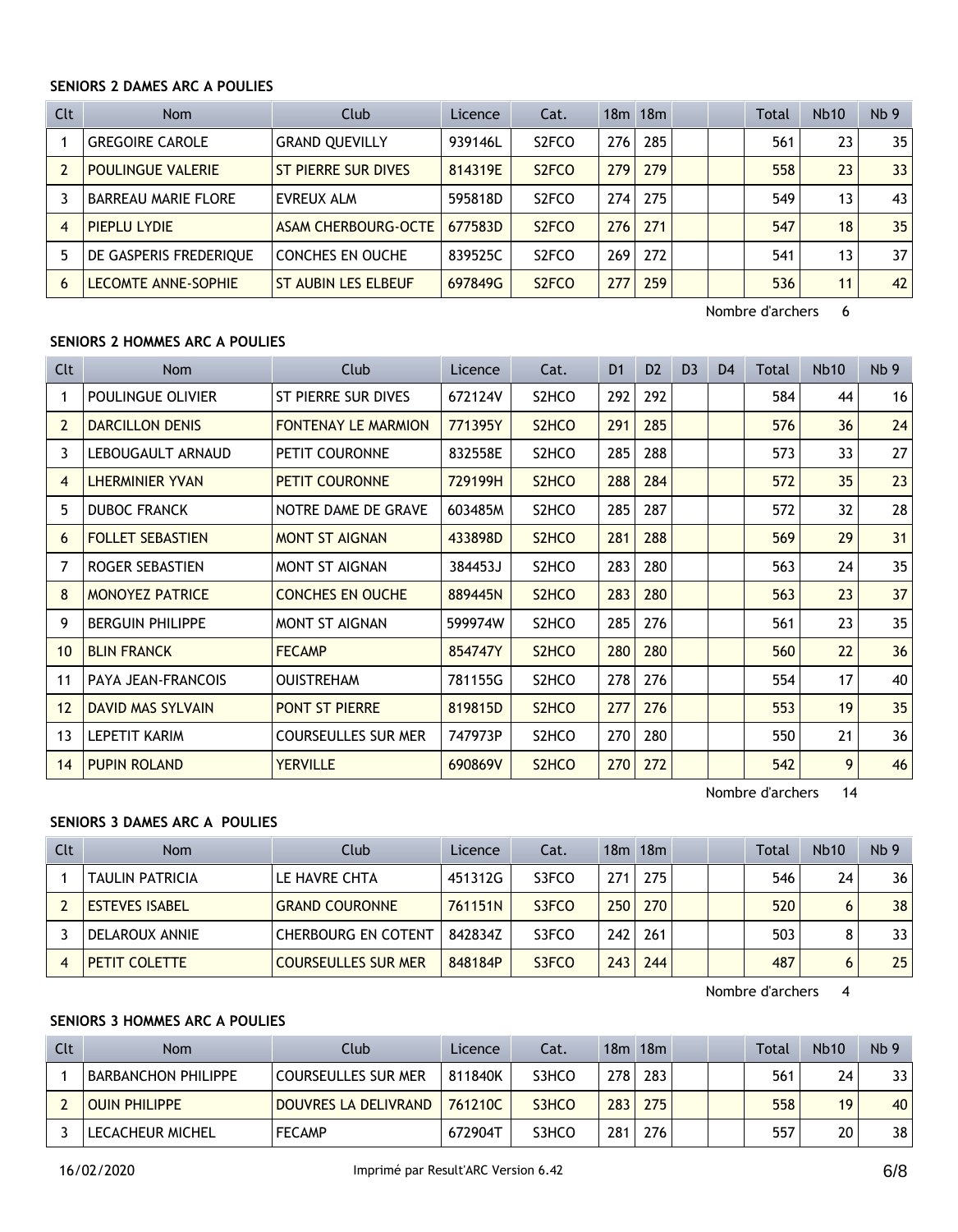| 4  | <b>FASTAMMA GUY</b>      | NOTRE DAME DE GRAVE   | 731678C | S3HCO | 277 | 280 |  | 557 | 18 | 41              |
|----|--------------------------|-----------------------|---------|-------|-----|-----|--|-----|----|-----------------|
| 5  | <b>BERTRAND JACOUES</b>  | SAINT VALERY EN CAUX  | 275303T | S3HCO | 283 | 273 |  | 556 | 20 | 38              |
| 6  | <b>GEIGER REMY</b>       | SAINT MARTIN EN CAMPA | 692708U | S3HCO | 275 | 278 |  | 553 | 16 | 41              |
|    | MALDONADO HUBERT         | <b>CARPIQUET</b>      | 872011N | S3HCO | 275 | 276 |  | 551 | 20 | 32 <sup>2</sup> |
| 8  | <b>GRIFFON DOMINIOUE</b> | <b>MONT ST AIGNAN</b> | 772001G | S3HCO | 275 | 269 |  | 544 | 12 | 40              |
| 9  | <b>GIBERT CHRISTIAN</b>  | <b>LES PIEUX</b>      | 433882L | S3HCO | 272 | 270 |  | 542 | 10 | 43              |
| 10 | <b>OLIVIER FREDERIC</b>  | <b>CAEN</b>           | 649975V | S3HCO | 276 | 261 |  | 537 | 15 | 35              |
| 11 | <b>LAMARRE JACQUIE</b>   | <b>EVREUX ALM</b>     | 750190Z | S3HCO | 263 | 273 |  | 536 | 16 | 35              |
| 12 | <b>BIHEL PHILIPPE</b>    | <b>LES PIEUX</b>      | 417250H | S3HCO | 273 | 262 |  | 535 | 14 | 35              |

#### **SENIORS DAMES ARC NU**

| <b>Clt</b> | Nom                      | Club                       | Licence | Cat.               |     | $18m$ 18 $m$ |  | Total | <b>Nb10</b>    | Nb <sub>9</sub> |
|------------|--------------------------|----------------------------|---------|--------------------|-----|--------------|--|-------|----------------|-----------------|
|            | DAMIS AURELIE            | <b>SEES</b>                | 951628D | S1FBB              | 253 | 247          |  | 500   | 8              | 22              |
| 2          | SERRUAU CHERON AURELIE   | <b>CONCHES EN OUCHE</b>    | 920332L | S1FBB              | 241 | 217          |  | 458   | 10             | 13              |
| 3          | <b>GUILLOTTE AMELIE</b>  | <b>ARGENCES</b>            | 871148A | <b>JFBB</b>        | 213 | 223          |  | 436   | 3              | 11              |
| 4          | <b>MARIE ELISE</b>       | DOUVRES LA DELIVRAND       | 941140D | S1FBB              | 201 | 224          |  | 425   | 3              | 12              |
| 5          | <b>LEGOUPIL MELANIE</b>  | <b>CONDE SUR VIRE</b>      | 939472R | S2FBB              | 197 | 209          |  | 406   | 5              | 10 <sup>1</sup> |
| 6          | <b>ROTROU ANNE MARIE</b> | <b>CARPIQUET</b>           | 909835B | S <sub>2</sub> FBB | 179 | 221          |  | 400   | $\overline{2}$ | 11              |
|            | <b>BRUERE GERALDINE</b>  | EVREUX ALM                 | 785245C | S <sub>2</sub> FBB | 205 | 192          |  | 397   | 3              | 6 <sup>1</sup>  |
| 8          | <b>DUNAUD ANNE</b>       | ST HILAIRE DU HARCOUE      | 884155N | S <sub>2</sub> FBB | 206 | 180          |  | 386   | 5              | $\vert$         |
| 9          | <b>RICHEZ MARGOT</b>     | <b>SEES</b>                | 934395X | S1FBB              | 155 | 171          |  | 326   | $\overline{2}$ | $\vert$         |
| 10         | LEQUESNE REGINE          | <b>ST AUBIN LES ELBEUF</b> | 790232Y | S3FBB              | 130 | 159          |  | 289   | $\overline{2}$ | 3 <sup>1</sup>  |

Nombre d'archers 10

## **SENIORS HOMMES ARC NU**

| <b>Clt</b>     | Nom                      | Club                      | Licence | Cat.                            |     | 18m 18m |  | Total | <b>Nb10</b>       | Nb <sub>9</sub> |
|----------------|--------------------------|---------------------------|---------|---------------------------------|-----|---------|--|-------|-------------------|-----------------|
|                | <b>LEMAIRE THOMAS</b>    | <b>CONCHES EN OUCHE</b>   | 703790P | S1HBB                           | 247 | 254     |  | 501   | 12                | 22              |
| $\overline{2}$ | <b>GUILBART NICOLAS</b>  | <b>DONVILLE LES BAINS</b> | 887312V | S1HBB                           | 252 | 243     |  | 495   | 10 <sup>1</sup>   | 20              |
| 3              | <b>CANUET XAVIER</b>     | <b>CONDE SUR VIRE</b>     | 794746E | S2HBB                           | 248 | 245     |  | 493   | 10 <sup>1</sup>   | 19              |
| 4              | <b>NEAU MICHEL</b>       | <b>MONTEBOURG</b>         | 632642E | S3HBB                           | 232 | 258     |  | 490   | 18                | 12              |
| 5              | <b>SAMSON LAURENT</b>    | <b>VERSON</b>             | 913371V | S2HBB                           | 242 | 238     |  | 480   | 11                | 13              |
| 6              | <b>BESCHE FREDERIC</b>   | <b>GISORS</b>             | 860030R | S <sub>2</sub> H <sub>B</sub> B | 245 | 228     |  | 473   | $\overline{7}$    | 17              |
| 7              | <b>DUNAUD CHRISTIAN</b>  | ST HILAIRE DU HARCOUE     | 844923V | S2HBB                           | 242 | 230     |  | 472   | $12 \overline{ }$ | 14              |
| 8              | <b>MOREL MARC</b>        | DOUVRES LA DELIVRAND      | 848171A | S <sub>2</sub> H <sub>B</sub> B | 232 | 240     |  | 472   | 11                | 13              |
| 9              | THOMAS JEAN-JACQUES      | THURY HARCOURT            | 386927Y | S3HBB                           | 231 | 236     |  | 467   | 4                 | 17              |
| 10             | <b>BOISGONTIER HERVE</b> | <b>ARGENCES</b>           | 744948B | S <sub>2</sub> H <sub>B</sub> B | 222 | 243     |  | 465   | 10 <sup>°</sup>   | 12              |
| 11             | ANFRAY DOMINIQUE         | ST HILAIRE DU HARCOUE     | 935218S | S2HBB                           | 228 | 233     |  | 461   | 7                 | 13              |
| 12             | <b>HAMON ALAIN</b>       | <b>VERSON</b>             | 434787V | S3HBB                           | 228 | 230     |  | 458   | 5                 | 15              |
| 13             | <b>LABEAU CYRIL</b>      | <b>EVREUX ALM</b>         | 903511C | S1HBB                           | 218 | 237     |  | 455   | 6                 | 13              |